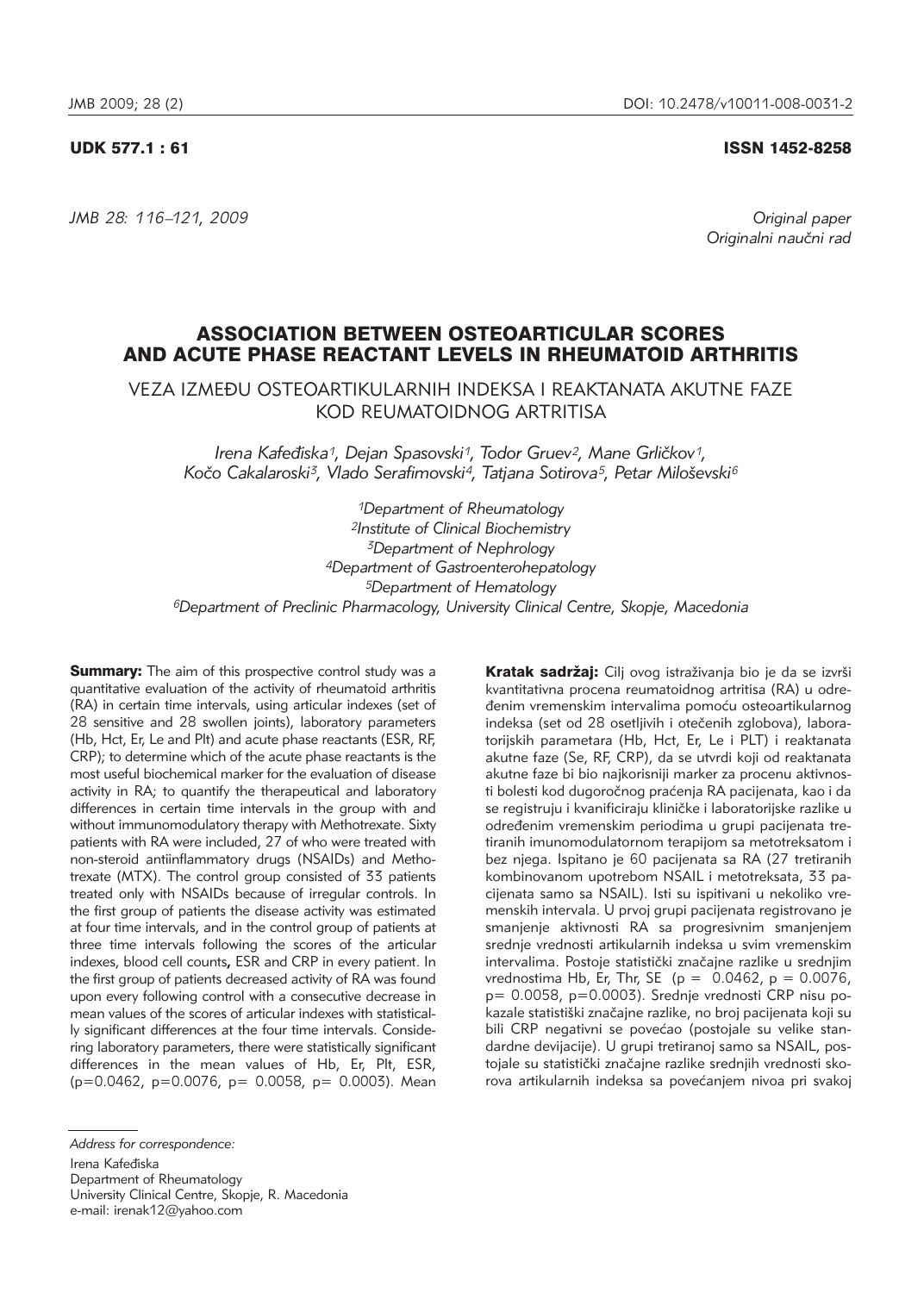values of CRP did not show statistically significant differences, but the number of patients who were CRP negative increased (there were great standard deviations). In the group of patients treated only with NSAIDs, there were statistically significant differences in the mean values of the scores of articular indexes with an increse at every following control (in favour of progression of the disease). There were no statistically significant differences considering blood cell counts, ESR and CRP (in favour of permanently active disease). In conclusion, CRP is the most useful marker for the prospective follow-up of patients with RA.

Keywords: rheumatoid arthritis, articular indexes, acute phase reactants

### Introduction

Rheumatoid arthritis (RA) is a chronic systemic inflammatory disease with peripheral synovitis as the main characteristic, and with characteristically progressive and unpredictable evolution which results in the disturbance of joint function. Besides the joints, the disease affects multiple organs and systems. The quantitative approach to joint inflammation is of great importance in the clinical evaluation of the disease. With the aim of standardization of the clinical measurement of joint inflammation several articular indexes have been developed (1, 2).

Laboratory abnormalities which accompany systemic involvement are increased ESR, anemia, thrombocytosis and increased values of the liver function tests. The reason for anemia in RA is multifactorial. It is related to the degree of the activity of the disease and not with its duration, and is one of the indicators of the activity of RA. The degree of anemia in RA correlates with the activity of disease, especially with the degree of joint inflammation. Usually it is normocytic and normochromic, except when it is accompanied by other conditions such as bleeding, wrong diet, concomitant infections or hemolytic anemia (in a small number of patients antibodies are the reason), and most commonly is induced by drugs which suppress bone marrow formation. Iron deficiency could be a complication of anemia in RA. Iron replacement therapy could be disappointing with an inadequate therapeutic effect, because anemia in RA is due to an inhibition of the hemoglobin synthesis caused by inflammation. Throbocytosis is a common finding in active RA. The degree of thrombocytosis could correlate with the number of involved joints with active synovitis as well as with the extraarticular manifestations of the disease. The mechanism of thrombocytosis is unknown. It has been suggested that the possible reason is increased intravascular coagulation which results in a compensatory increased production of platelets. Thrombocytosis in RA does not correlate with the neoplastic changes of the bone marrow. Thrombocytopenia in RA is a more rare finding, and could be caused by drug therapy or the Felty's

narednoj kontroli (u prilog progresije aktivnosti bolesti). Nisu utvrđene statistički značajne razlike u odnosu na hemogram, Se i CRP (u prilog postojanja aktivne bolesti). U zaključku, CRP je najkorisniji marker za procenu aktivnosti RA kod dugoročnog praćenja RA pacijenata.

Ključne reči: reumatoidni artritis, artikularni indeksi, reaktanti akutne faze

syndrome. It is supposed that reasons for thrombocytopenia are production of the inhibitors of coagulation or more rarely hyperviscosity.

Other more often used indicators which reflect the disease activity are acute phase reactants, i.e. the determination of the ESR, which is increased depending on the activity of the disease, as well as determination of CRP as a better indicator of the activity and progression of disease in relation with the ESR (3–5).

The aim of this study is a quantitative evaluation of the activity of RA in certain periods of time, following the scores of two different articular indexes (set of 28 sensitive and set of 28 edematous, swollen joints), laboratory parameters (Hb, Hct, Er, Le, Plt) and the acute phase reactants (ESR and CRP) in patients treated with Methotrexate (MTX) versus the control group (without immunomodulatory drugs), and to determine which of the acute phase reactants is the most useful biochemical marker for the evaluation of the disease activity in RA.

#### Patients and Methods

In this prospective control study 60 patients with RA were followed. These patients fulfill the criteria for disease classification according to the American College of Rheumatology from 1987 (6). Twenty-seven patients were treated with non-steroid antiinflammatory drugs (NSAIDs) and Methotrexate (MTH), mean dose 7.5 mg once weekly. Mean age of the patients was 50.3  $\pm$  8.9 years (33–72 years), mean duration of the disease was  $3.1 \pm 1.3$  years (1–5 years). The control group consisted of 33 patients who were incidentally treated with NSAID because of the irregular controls, with a mean age of  $55.4 \pm 8.3$  (37-73 years) and mean duration of the disease  $4.3 \pm 2.4$  years (1-9 years).

*Criteria for inclusion.* The study involved patients who suffer from rheumatoid arthritis, aged 18–73 years, newfound and till now not treated.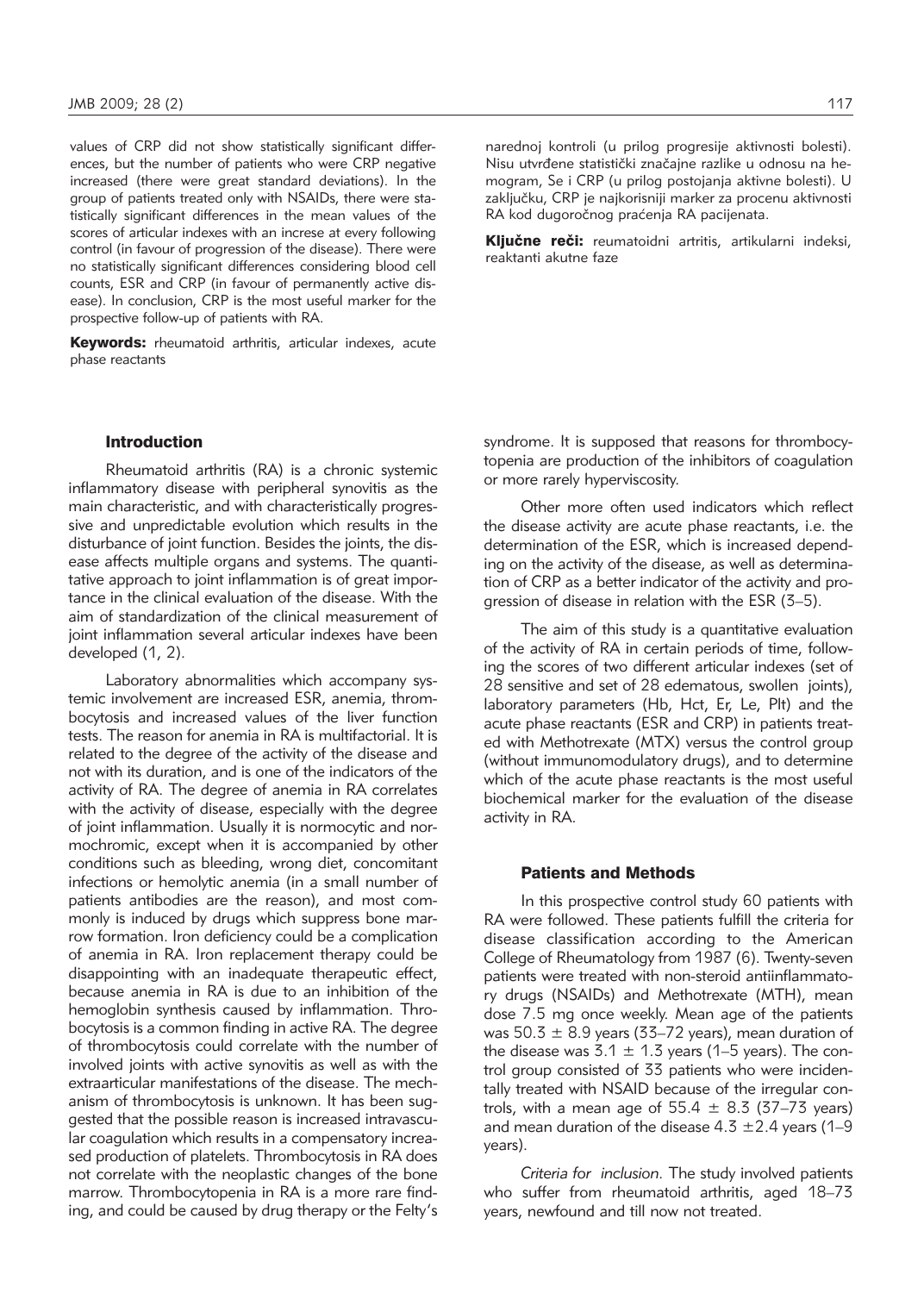*Criteria for exception from the research.* All the patients with a disease or condition which can directly or indirectly influence a change in results were excepted from the research:

- 1. Patients with a previous medical record of diseases of the spleen, thyroid gland, hepatal damage, renal, hematologic, cardiovascular, neurotic and lung damage, autoimmune disease, AIDS, age<18 years.
- 2. Patients with diabetes mellitus, acute infections, malignant neoplasm, febrile conditions.
- 3. Patients treated with antibiotics and salycilate in periods under six (6) months before the beginning of the study.
- 4. Patients with hypertension arterialis, uric arthritis, uric infections, SLE, Sy Sjogren, mixed conjunction texture disease, vasculitis.
- 5. Patients treated with antihypertension, antidiabetic and cardiac therapy.
- 6. Patients with anamnesis of blood transfusion and overweight.
- 7. Hypersensitive to some of the medicines or their components.
- 8. Patients who together with these medicines take medicines from the base line.
- 9. Patients whose results show that in 0 spot there is glycemia, an increased level of degraded products: creatinine in serum and urine, urea in serum and a disorder of the hematologic and enzymic status.

All the patients took part in this study voluntarily, so the ethical criteria were fulfilled.

## *Clinical evaluation of the disease activity*

Rheumatoid arthritis was quantitatively evaluated in every patient following the changes of the scores of articular indexes, laboratory measurements (complete blood cell count and acute phase reactants – ESR, RF, CRP) in certain periods of time. In the first group of patients RA was quantitatively evaluated at 4 time intervals: 0-time, after 1, after 2, and after 3 years. In the control group of patients the disease was quantitatively evaluated at 3 time intervals: 0-time, after 1 year and after 2 years.

For a quantitative evaluation of the joint inflammation two different articular indexes were used: a set of 28 palpation painful, sensitive and a set of 28 edematous, swollen joints. These articular indexes evaluate each set of 28 joints with scoring from 0 to 1 separately for joint sensitivity and the joint edema. Their sum is the cumulative index of joint inflammation which varies between 0 and 28 (7–10).

#### *Laboratory assessment*

At the determined time intervals in every patient a complete blood analysis was done (blood cell count with differential)**,** acute phase reactants and ESR (mm/1 hour) were determined according to the Westergren method with reference values 4–10; CRP was determined using immunonephelometry, with reference values  $0.0-0.6$  mg/L. Values  $>6$  mg/L signify positive CRP. Rheumatoid factor was detected with Latex, RF test, values >8 mg/L in serum. Liver function tests: AST, ALT, AP, LDH, CPK. Serum and urine creatinine.

| Methotrexate group                                |                                                         |                 |                 |                  | NSAIDS+Methotrexate group       |                 |                 |
|---------------------------------------------------|---------------------------------------------------------|-----------------|-----------------|------------------|---------------------------------|-----------------|-----------------|
| Time intervals                                    | 0-Time                                                  | After 1 year    | After 2 years   | After 3 years    | 0-Time                          | After 1 year    | After 2 years   |
| Mean values<br>of the set of 28<br>painful joints | $13.9 \pm 5.6$                                          | $8.2 \pm 5.5$   | $5.5 \pm 5.3$   | $6.8 \pm 5.5$    | $4.0 \pm 5.3$                   | $15.8 \pm 5.4$  | $17.6 \pm 4.2$  |
| Mean values<br>of the set of 28<br>swollen joints | $6.6 \pm 3.2$                                           | $3.5 \pm 3.0$   | $2.7 \pm 2.6$   | $3.4 \pm 2.2$    | $8.4 \pm 3.0$                   | $8.9 \pm 3.8$   | $8.9 \pm 2.8$   |
| Mean values<br>of ESR                             | $78.5 \pm 30.7$                                         | $47.3 \pm 28.1$ | $37.4 \pm 19.3$ | $36.7 \pm 24.1$  | $58.8 \pm 16.9$                 | $69 \pm 14.4$   | $65.6 \pm 21.7$ |
| Mean values<br>of CRP                             | $30.9 \pm 47.2$                                         | $14.4 \pm 21.9$ | $8.4 \pm 9.0$   |                  | $26.5 \pm 51.4$ 32.3 $\pm$ 15.4 | $41.5 \pm 16.8$ | $49.9 \pm 16.3$ |
| Mean values<br>of PLT                             | $310.5 \pm 106.3$   273.9 $\pm$ 85.6   237.2 $\pm$ 77.2 |                 |                 | $239.4 \pm 62.8$ |                                 |                 |                 |

Table I Quantitative evaluation of the activity of RA in patients treated with Methotrexate and in control patients (without Methotrexate).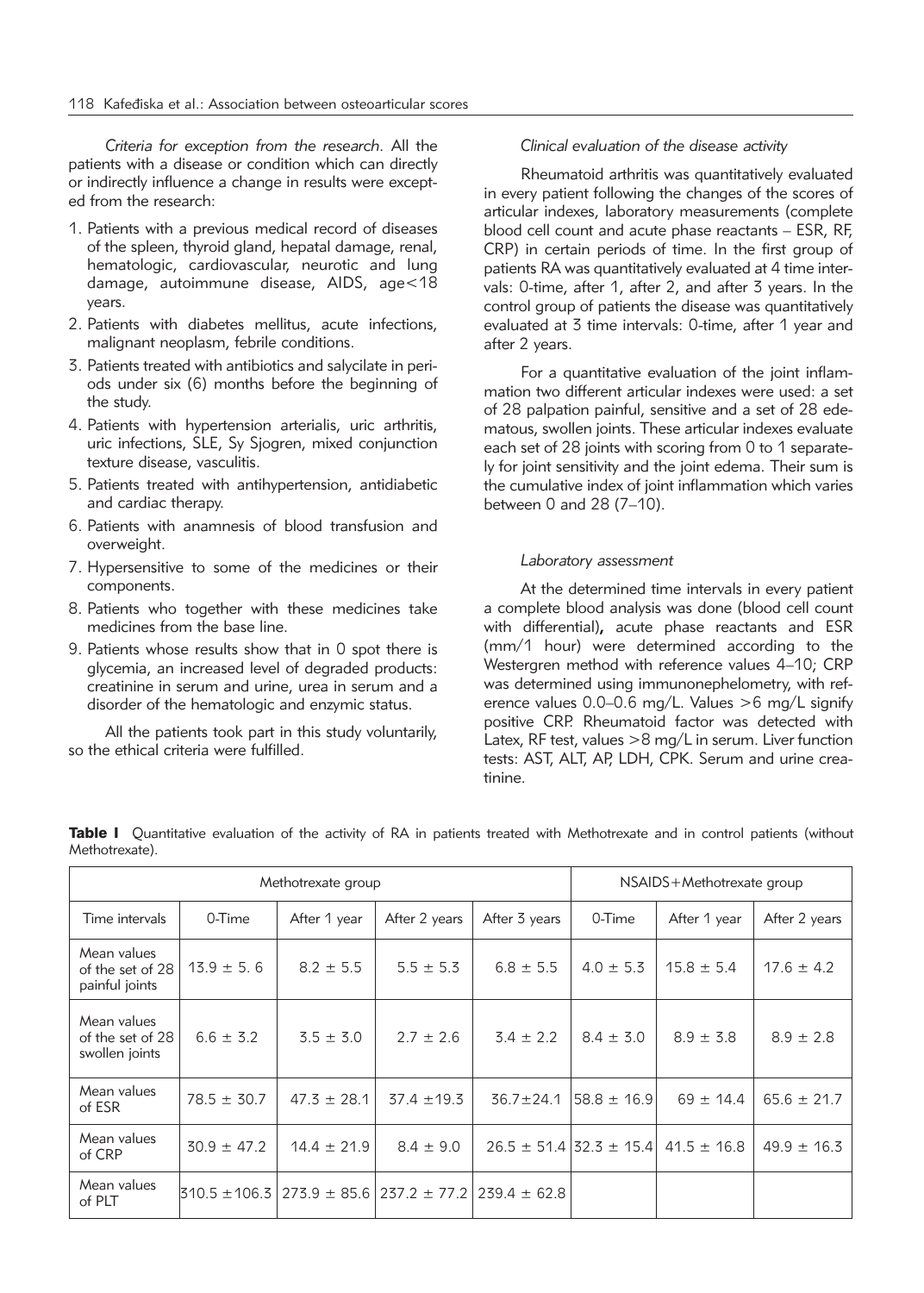#### *Statistical analysis*

In the processing and analysis of data from the study the following methods were used: analysis of the structure of the numerical data with measures of central tendency (mean values) and measures of dispersion (standard deviation); analysis of the relations between attributive series was made with x[ test; determination of significance among three or more arithmetical means in the groups (dependant samples) was made using Freedman's two-directional analysis of variance.

#### **Results**

Quantitative evaluation of the activity of RA in patients treated with MTX is shown in *Table I*.

Friedman's two-directional analysis of variance showed statistically significant differences among mean values of the score in the set of 28 sensitive joints at the four time intervals (Fr  $\chi^2$ =12.205 p=0.000001), as well as among mean values of the articular index on the set of 28 edematous joints (Fr  $\chi^2$ =10.262, p=0.00006) in favour of a decrease in the score of these articular indexes at every following control, as a result of decreased joint inflammation.

There were statistically significant differences among the mean values of ESR at all four time intervals (Fr  $\chi^2$ =15.161, p=0.0003) in favour of decreased mean values of ESR at the following controls.

Among the mean values of CRP at four time intervals there were no statistically significant differences (Fr  $\chi^2$ =2.094, p=0.1056); standard deviations showed great variations. Analysis with  $\chi^2$  test showed that the number of patients in who the values of CRP were negative increased during the course of time, and the differences were statistically significant ( $\chi^2$ =17.35,  $df = 3$  p=0.00059).

Friedman's two-directional analysis of variance showed statistically significant differences among the mean values (Fr  $\chi^2$ =4.418, p=0.0058), in favour of correction of thrombocytosis (*Figure 1*).

Quantitative evaluation of the activity of RA in the control group (without MTX) is shown in *Table I*. Friedman's two-directional analysis showed that there are statistically significant differences among mean values of the score in the set of 28 painful, sensitive joints (Fr  $\gamma^2$ =4.214, p=0.0176), in favour of an increase in the values at every following control; considering the mean values of the score in the set of 28 swollen, edematous joints, statistical analysis did not show any statistically significant differences (Fr  $\chi^2$ =0.242, p=0.7851). They were at all times almost identical, which speaks in favour of constant activity of the disease. There were also no statistically significant differences in ESR at all three time intervals (Fr  $\chi^2$ =2,807, p=0.0625), in favour of constantly increased high val-



Figure 1 Mean values of PLT in patients treated with Methotrexate.



**Figure 2** Mean values of ESR in patients of the control group.

ues and active disease (*Figure 2*). Finally, there were no statistically significant differences in the mean values of CRP at the three time intervals (standard deviations showed great variations).

Analysis with  $\chi^2$  test showed that the number of patients in whom the values of CRP were negative did not change in the course of time, so the differences were not statistically significant ( $\chi^2$ =0.57 df =  $\chi^2$ p=0.752). Also, there were no statistically significant differences among the mean values of Hb (Fr  $\chi^2$ =1.82, p=0.165), Er (Fr  $\chi^2$ = 0.020, p=0.997), Le (Fr  $\chi^2$ =0.319, p=0.727), Hct (Fr  $\chi^2$ =1.085, p=0.341)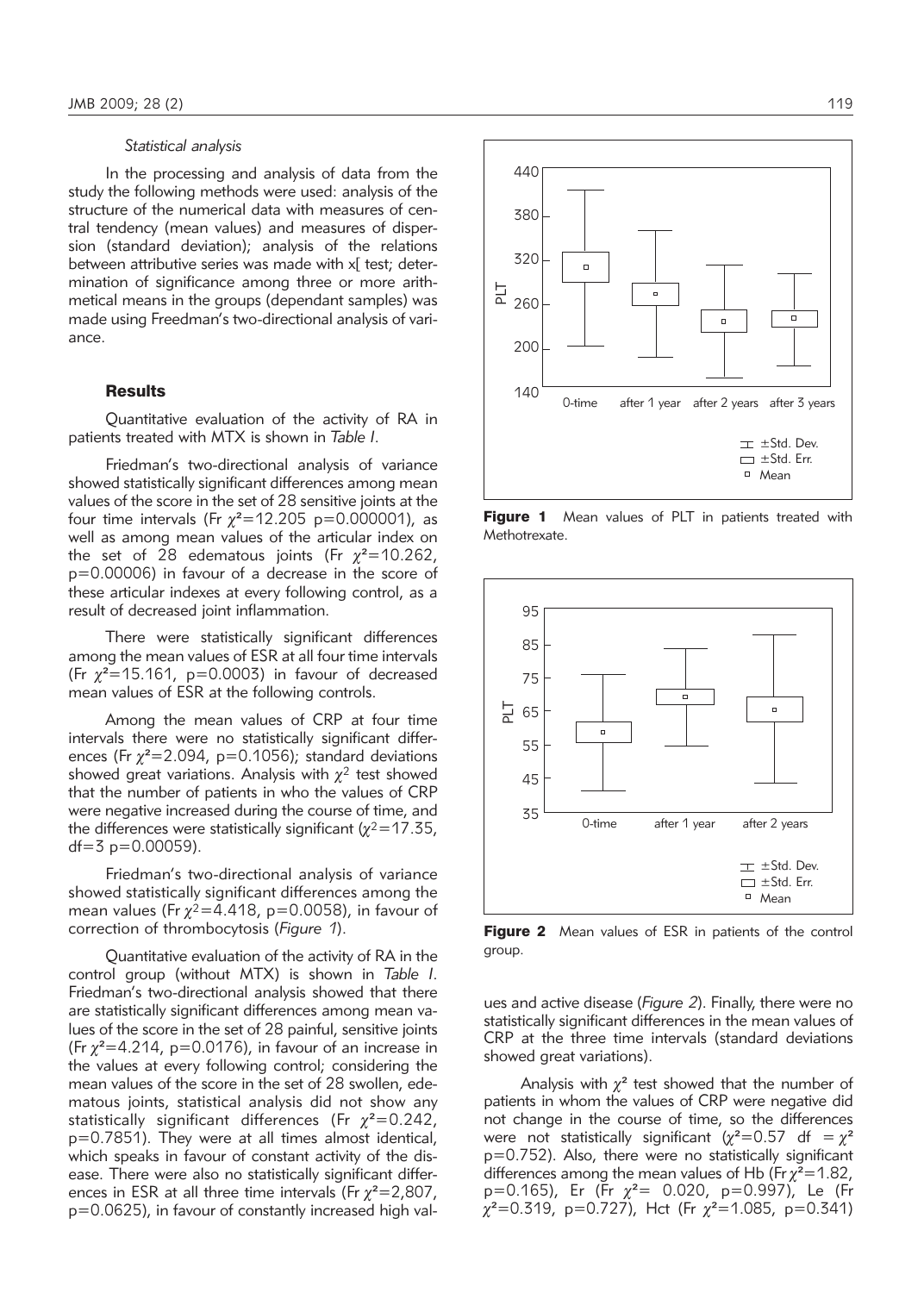and mean values of Plt (Fr  $\chi^2$ =0.257, p=0.773) at the three time intervals. All parameters in this group of patients showed increased activity of rheumatoid arthritis and progression of the disease.

#### **Discussion**

Evaluation of the disease activity in RA is of great importance in everyday practice, as well as for clinical investigations. The disease expression varies significantly among patients, but also in the same patient. Considering the heterogeneous presentation of the disease and variable course among different individuals, it is impossible to evaluate the disease activity on the basis of one variable/measure.

In the previous decades numerous measurements were used in clinical investigations for the quantification of different aspects of disease and for a more complete evaluation of the disease activity in RA, among which are clinical evaluation of the inflammation with articular indexes (11), laboratory measurements (for detection of anemia and thrombocytosis as parameters which show increased disease activity), as well as biochemical parameters which indirectly reflect synovitis i.e. acute phase reactants. ESR and CRP are sensitive indicators for measurement of the immunemediated inflammatory response. All these measurements are standardized and have potential for the quantification of disease. Considering the variability of all these measurements, for a reliable evaluation of the activity of RA, it is important to individually monitor each one of them in certain periods of time (12, 13).

A great number of rheumatologists believe that MTX is the drug of choice, the most convenient for long-term treatment of RA. Many clinical doctors think that MTX is superior in comparison with other DMARDs drugs. Inhibition of the DNA synthesis and the inhibitory effect on cell proliferation, on the activity of lymphocytes and neutrophils, as well as the suppressive activity of cytokines are the most important mechanisms of MTX in the treatment of RA. It has an impact on the modification of the course the disease, improves the signs and symptoms of inflammatory synovitis, prevents and decreases the rate of progression of joint erosions, which all contributes to the maintenance of the functional status. Early treatment of RA with MTX is of great importance aiming to reach the maximal efficacy of treatment, and eventually to reach remission of disease and better therapeutic response to treatment.

The results of this study are similar to those of a clinical study of early RA considering the mean values of the set of 28 palpation painful, sensitive and the set of 28 swollen, edematous joints, reactants of the acute phase, as well as the laboratory parameters. Differences are due to variations in the number of patients and the disease activity at the beginning of the study (14). Following all the previously exposed measurements in patients of the control group who were incidentally treated with NSAIDs it was possible to evaluate the natural course of the disease, which is unpredictable, progressive and individual, versus the group of patients treated with MTX, in whom suppression of the disease was achieved, clinically expressed with a decrease in the mean values of the scores of the two articular indexes, with laboratory parameters (correction of anemia and thromocytosis), as well as the acute phase reactants (with a decrease in the values of ESR at the following controls and increase in the number of patients who were CRP negative).

There are other studies which confirm the association of these two parameters, but they are cut-off studies and with a smaller number of patients (15, 16). They also emphasize the benefit of CRP as the most useful biochemical marker in the evaluation of activity of the disease.

Nowadays most rheumatologists strongly recommend early introduction of MTX in the treatment of RA. However, even early treatment with MTX does not stop the total progression of the disease in certain patients, and what is more important the term early is defined discussible (17, 18).

Quantitative evaluation of the disease activity with the shown measurements enables assessment of the actual condition of the patient and also helps clinical doctors to be more effective in the modification of the therapeutical access. In conclusion, CRP is the most useful marker in the prospective follow-up of patients with RA